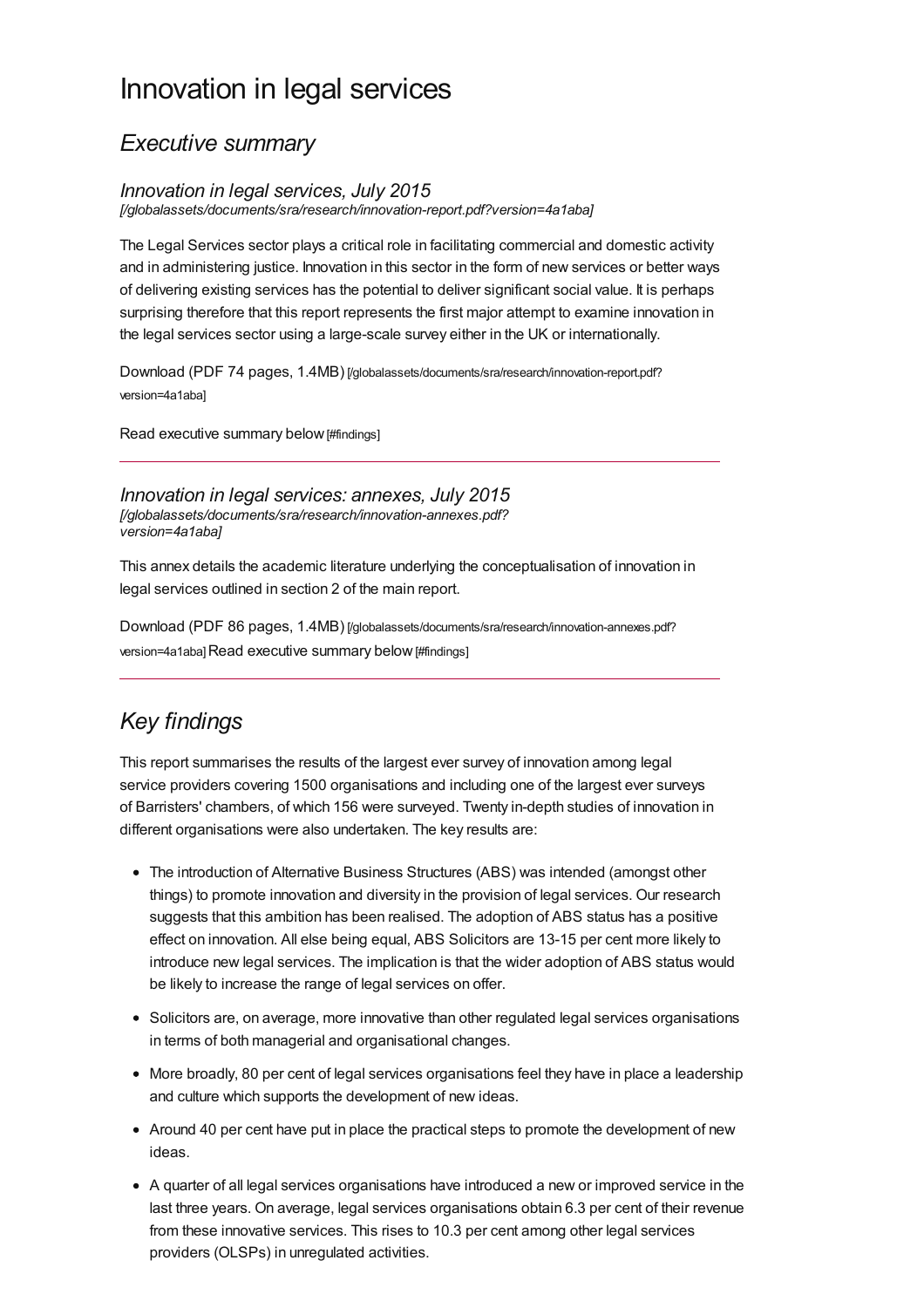- The major effect of innovation in legal services has been to extend service range, improve quality and attract new clients.
- Regulatory and legislative changes emerge as both a barrier to and driver of innovation. Regulatory and legislative issues were seen as being a significant impediment to innovation by only one fifth and one quarter of respondents respectively.

## *Background to the report*

In this report we investigate innovation in legal services organisations in England and Wales, a subject which has received relatively little attention to date. Changes in the legislative and regulatory framework surrounding legal services have intensified in recent years, raising questions about the extent to which initiatives such as the introduction of Alternative Business Structures (ABS) have facilitated innovation. Significant questions have also arisen about whether elements of the current regulatory framework are either impeding or stimulating innovation.

The report has three major objectives:

- To understand what 'innovation' means in the context of the legal services sector;
- To explore what is driving innovation in the legal services sector, including the impact of competition in driving organisations to try new approaches; and
- To understand the barriers and enablers of innovation (including, but not limited to, regulation).

Our analysis draws on the existing research literature on business and professional services and a large-scale and representative telephone survey covering 1,500 legal services providers in England and Wales. This is the largest survey of legal services innovation ever undertaken either in the UK or elsewhere. The survey was preceded by 20 in-depth studies to clarify concepts and terminology.

Definitions of legal services vary. Here, we focus on those organisations which provide legal services as their primary activity. In the report we distinguish between four groups of organisations: Solicitors Firms, Barristers' chambers, and Other Legal Service Providers (OLSPs). The OLSP group covers those providers regulated under the Legal Services Act 2007 and those providers not covered by the Act.

Benchmarks from a small scale study in 2009 suggested that significant gaps were evident between innovation practice and performance in legal services and other business services sectors. We examine whether this situation has changed.

## *The meaning of innovation*

The term 'innovation' itself can have many different meanings with different individuals either including or excluding particular activities. In our survey work on this theme we never talk about 'innovation' but always about other more specific and descriptive terms such as 'process change', 'new services' etc. This provides a workable methodology which involves (a) identifying a range of concrete actions which may be regarded as innovative; (b) exploring organisations' engagement with this set of practices, the drivers of this engagement and any barriers to involvement; and, (c) exploring the consequences of engagement with innovative practices.

The variation in forms and types of 'innovation', and the use of the single term 'innovation' to describe both outcomes and process, can create significant communication difficulties both between business colleagues and in terms of conducting innovation research. To overcome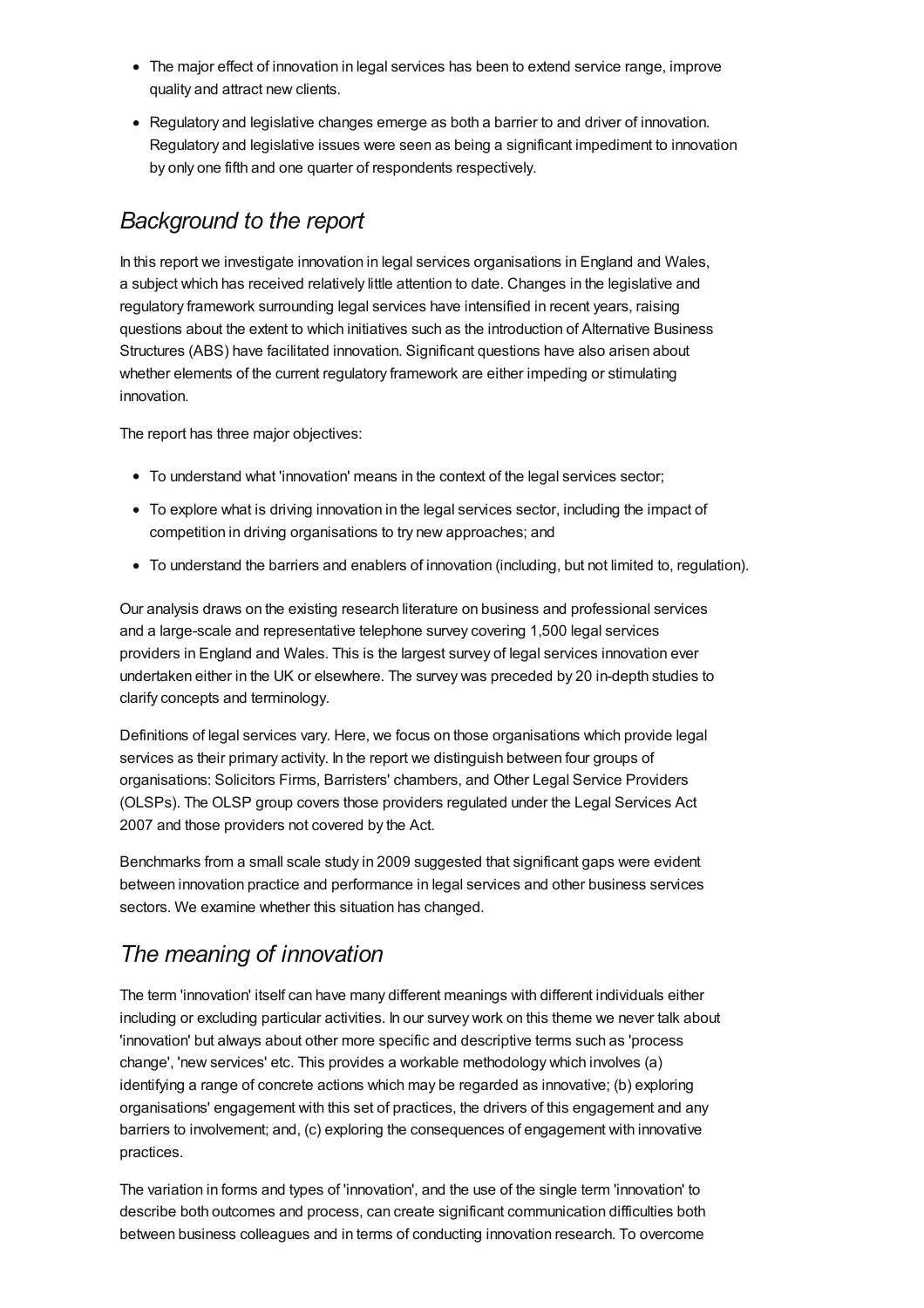this issue and ensure a more meaningful dialogue, instead of talking about 'innovation', studies often focus on more specific (and observable) activities or practices which form part of organisations' overall pattern of innovative activity. This is the approach taken in this investigation.

## *Innovation: Drivers, performance and benefits*

This report adopts a broad view of innovation considering as 'innovations' both the development of new or improved services and new or improved ways of delivering legal services.

Barristers' chambers emphasise a wider range of drivers for innovation than either Solicitors or OLSPs. Key factors are changing regulation and changing demand for new services. For OLSPs in regulated activities, legislative and regulatory changes relating to legal services were the key motivating factors for innovation. Intensity of competition is a middle-ranking motivation for all types of legal service provider.

Just over one quarter of all respondents had introduced a new or improved service in the previous three years, withOLSPs in unregulated activities markedly more likely to do so than Solicitors or Barristers' chambers. The introduction of a new-to-the-market innovation is much less common, indicated by less than 8 per cent of respondents. On average, respondents obtained 6.3 per cent of their revenue from innovative services. This percentage was highest (10.3 per cent) among OLSPs in unregulated activities.

Innovation in the delivery of services was reported by 26.1 per cent of respondents, again lower among Barristers' chambers than other groups. Among Solicitors the predominant change was in the use of electronic communication with clients, including the use of electronic forms, and improved case management systems. OLSPs also frequently mentioned the use of on-line and electronic communication with clients. Among Barristers' chambers innovation was focussed on direct access to clients and the need for a more client-focussed approach.

Service providers of all types and sizes make substantial use of social media, especially among larger firms. By far the most common use is in advertising legal services to clients and providing legal updates or free information, with over 73 per cent of social media users doing these. By contrast, the direct provision of legal services via social media was relatively uncommon, although more commonly done among Barristers' chambers than by other types of legal service provider.

The major effects of innovation are in extending service range, improving quality, attracting new clients, and improved tailoring of services. By contrast, improving speed of delivery and increasing revenue from existing clients were less important, although still mentioned by a majority of organisations. OLSPs – both regulated and unregulated – are more interested than Solicitors or Barristers' chambers in innovating to increase revenue from existing clients.

## *Innovation: Leadership and management challenges*

While around four-fifths of legal services organisations feel they have a leadership and culture which supports the development of new ideas only around 40 per cent have put in place the practical steps to promote the development of new ideas. This pattern differs little between Solicitors, Barristers' chambers and OLSPs. As suggested earlier this results in new services being introduced in around a quarter of legal service providers (over a three year period).

Recruitment priorities differ significantly: around a third of OLSPs regard it as 'very important' to recruit those with a legal services background compared to around two-thirds of Solicitors and Barristers' chambers. Only around a third of organisations regard 'training staff to develop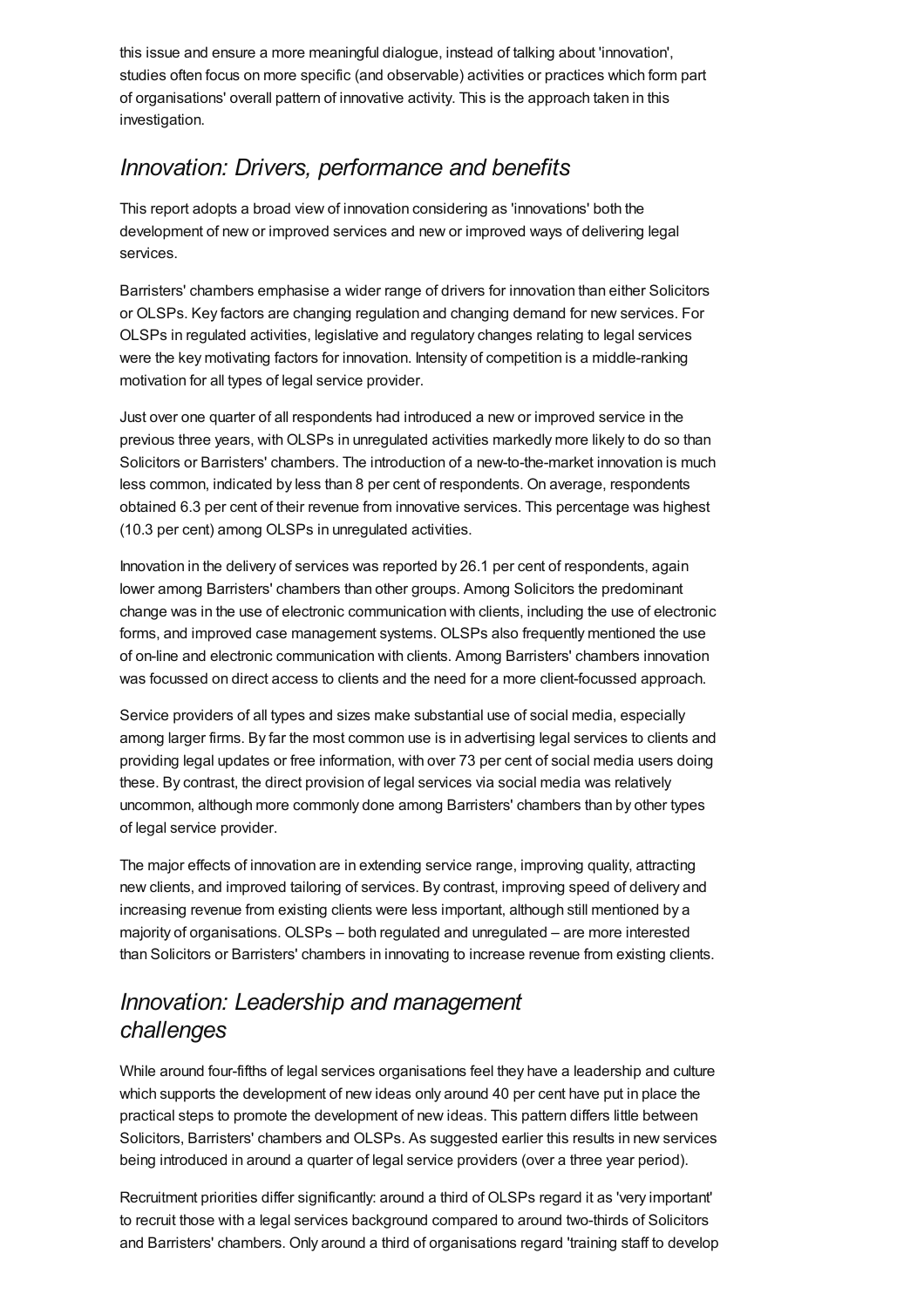new ideas' as very important.

In terms of how organisations undertake innovation, Solicitors engage most actively with their customers. Levels of investment in promotional activity vary widely, however, withOLSPs in unregulated activities spending an average of 2.3 per cent of turnover on branding and promotion compared to 1.6 per cent by Solicitors and 0.6 per cent by Barristers' chambers.

Comparing levels of innovation over time is difficult because of the lack of research into innovation in the legal sector. A 2009 survey suggests a picture of stability rather than significant sector-wide change. However this is likely to reflect the different samples used in each survey rather than wider market changes, with the scope of the 2009 being significantly limited when compared to 2015 and not looking at the legal sector as a whole.

## *Impacts of regulation and legislation, other barriers to innovation*

Legislation and regulation were frequently cited as a driver of innovation (paragraph 9). They were also the most commonly cited constraints on innovation, seen as being a significant impediment to innovation by between one fifth and one quarter of respondents. This implies that around 75-80% of respondents did not consider regulation or legislation to be a major constraint on innovation.

The next biggest constraints are lack of the necessary finance for innovation, limited market opportunities, and lack of expertise in the business, each mentioned by under 20 per cent of legal service providers. Other factors (e.g. attitudinal barriers and lack of collaborators) were generally viewed as being relatively insignificant.

Most organisations believe regulatory and legislative issues have a neutral effect on innovation. Of the remainder, nearly twice as many organisations see "Changes in legislation related to legal services" as having a positive rather than a negative effect on innovation. In only three aspects of regulation (dealing with client complaints, client confidentiality and managing clients' money) was there a perception that the general effect of legislation on innovation had been negative.

Solicitors take a more positive view on the role of regulation and legislation in innovation than OLSPs. This is especially true for changes in legislation relating to legal services, professional indemnity insurance requirements, and the need to keep up with new regulations.

For Barristers' chambers particular issues seem to exist with the requirements for professional indemnity insurance. For OLSPs in unregulated activities the key issues relate to legislation on client confidentiality and complaints.

## *The innovation impact of ABS*

The introduction of ABS was intended to promote innovation and diversity in the provision of legal services. Our survey includes data from around a third of SRA regulated firms with ABS status.

Our econometric analysis suggests that the adoption of ABS status has a positive effect on innovation. All else being equal, they are 13-15 per cent more likely to introduce new legal services. They are also more likely to engage in strategic and organisational innovation. These findings allow for differences in characteristics, age, area of work, gender, and the ethnicity of ABS and non-ABS Solicitors. The implication is that the wider adoption of ABS status would be likely to increase the range of legal services on offer.

We also find ABS Solicitors have higher levels of innovative activity of all other types than other Solicitors. This is consistent with ABS Solicitors' higher level of investment, staff